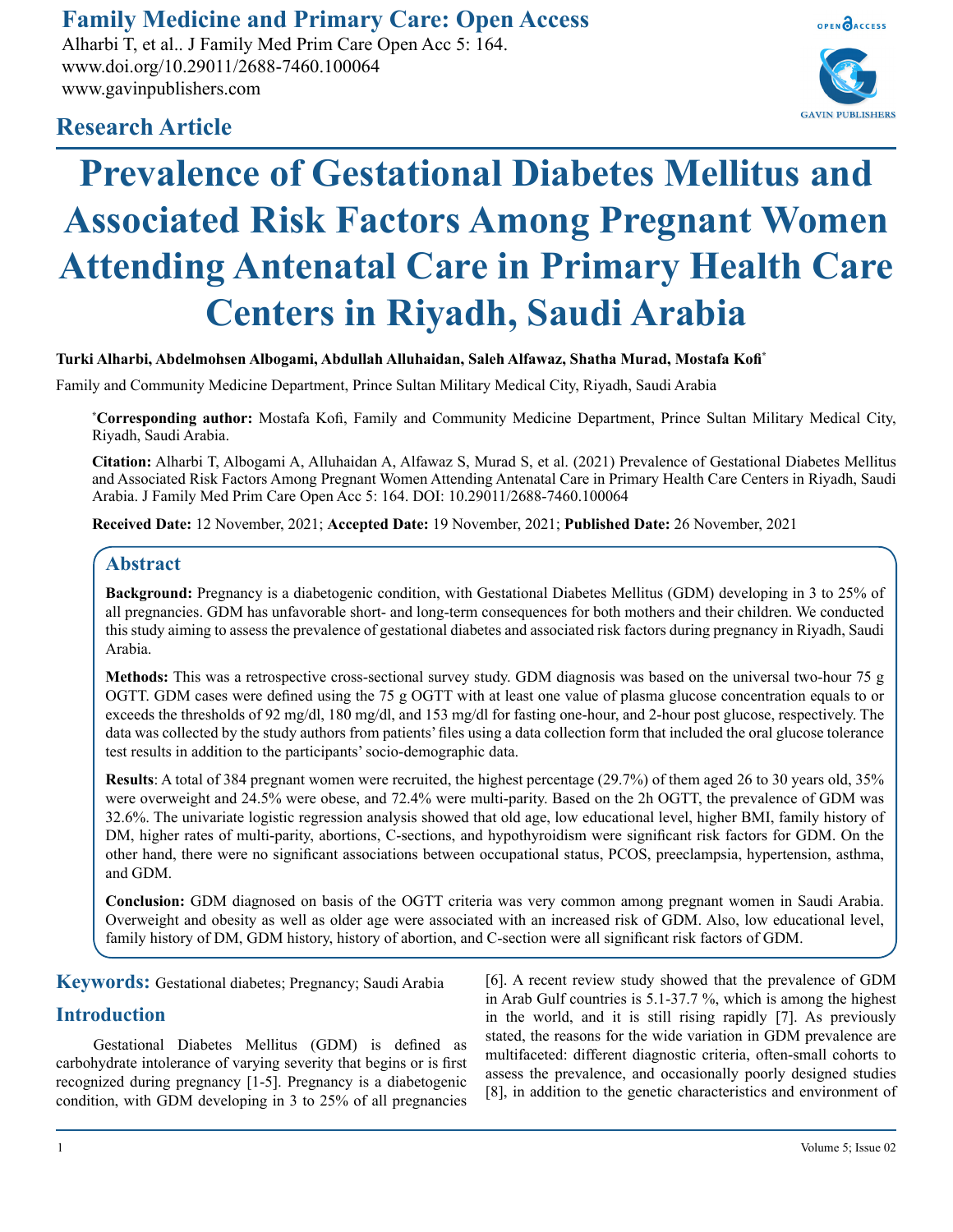the population under study, as well as on prevalence of type 2 diabetes mellitus [3,9,10].

GDM has unfavorable short- and long-term consequences for both mothers and their children. GDM is linked to both maternal (hypertension, pre-eclampsia, cesarean section, infection, and polyhydramnios) and fetal (macrosomia, birth trauma, hypoglycemia, hypocalcemia, hypomagnesemia, hyperbilirubinemia, respiratory distress syndrome, polycythemia) morbidities [10-12]. Moreover, women with GDM have elevated risks for type 2 diabetes and cardiovascular problems later in life [13-15]. Offspring of GDM-complicated pregnancies are more likely to develop childhood obesity, impaired glucose tolerance, and a higher cardiovascular risk profile during adolescence and early adulthood [16].

Several studies have linked the rising prevalence of GDM to advanced age, a family history of diabetes, inactive physical activity, obesity, excessive weight gain during pregnancy, and risky behaviors [17-19]. Several studies have also found a link between dietary habits during pregnancy and GDM [20-22].

Anatomical, physiological, and biochemical normalization of pregnancy is important in terms of perinatal and maternal morbidity and mortality. In this context, we conducted this study to assess the prevalence of gestational diabetes and associated risk factors during pregnancy in Riyadh, Saudi Arabia.

#### **Methods**

This was a retrospective cross-sectional survey study conducted to assess the prevalence and risk factors of gestational diabetes in pregnant women attending antenatal clinics at Al-Wazarat health care center of prince Sultan Military Medical City, Riyadh, Saudi Arabia, during the period from  $24-26+6$ 

The study population was all pregnant women aged 18 years or more with  $24-26+6$  weeks of gestational age and singleton pregnancy, attending antenatal clinics at Al-Wazarat health care center of prince Sultan Military Medical City, Riyadh, Saudi Arabia. Pregnant women who have pre-gestational diabetes type 1 or 2 or multiple gestation or long term medical condition that affects glucose metabolism such as pancreatectomy, acromegaly, hyperthyroidism and pregnant women on long term use of medication that affects glucose metabolism such as steroids and anti-psychotic medication were all excluded. Pregnant women

who fulfilled these inclusion-exclusion criteria were informed to come fasting on their next appointments, and they were called and reminded to complete an overnight fast for 8 h. Screening for GDM was through the universal two-hour 75 g OGTT (oral glucose tolerance test). GDM cases were defined using the 75 g OGTT with at least one value of plasma glucose concentration equals to or exceeds the thresholds of 92 mg/dl, 180 mg/dl, and 153 mg/dl for fasting one-hour, and 2-hour post glucose, respectively.

The data was collected using a data collection form that included the oral glucose tolerance test results in addition to the participants' socio-demographic data that included age, body mass index, history of abortion, multiparty, previous cesarean section, previous history of GDM, chronic condition, family history of DM, and the history of a Polycystic Ovarian Syndrome (PCOS). The data was collected by the study authors from the patients files. The study has been conducted after taking ethical approval from the research ethics committee in Prince Sultan Military Medical City.

#### **Statistical analysis**

Data were analyzed by using Statistical Package for Social Studies (SPSS 22; IBM Corp., New York, NY, USA). Categorical variables were expressed as percentages. Chi square test was used for categorical variables. Univariate logistic regression was used to assess the risk factors associated with GDM in the Saudi pregnant. A p-value <0.05 was considered statistically significant.

#### **Results**

A total of 384 pregnant women participated in the current study, the highest percentage (29.7%) of them were in the age group of 26.30 years old, and more than half (57.4%) of the participants have a university educational level. the data showed that 35% of the female were overweight (BMI 25-29.9 kg/ $m^2$ ), and 24.5% were obese (BMI 30-34.9 kg/  $m<sup>2</sup>$ ) the majority (80.3%) were housewives, and 72.4% were multi-parity. A total of 110 (28.6%) of the participated women reported a history of abortion, and most of them (72.9%) underwent C-sections. more than half (57.8%) of the participants have a positive family history of DM, while 17.4% reported a previous history of GDM. Less than  $10\%$ of the participated women reported a medical history of PCOS, preeclampsia, hypertension, asthma, and hypothyroidism. Data is shown in Table 1.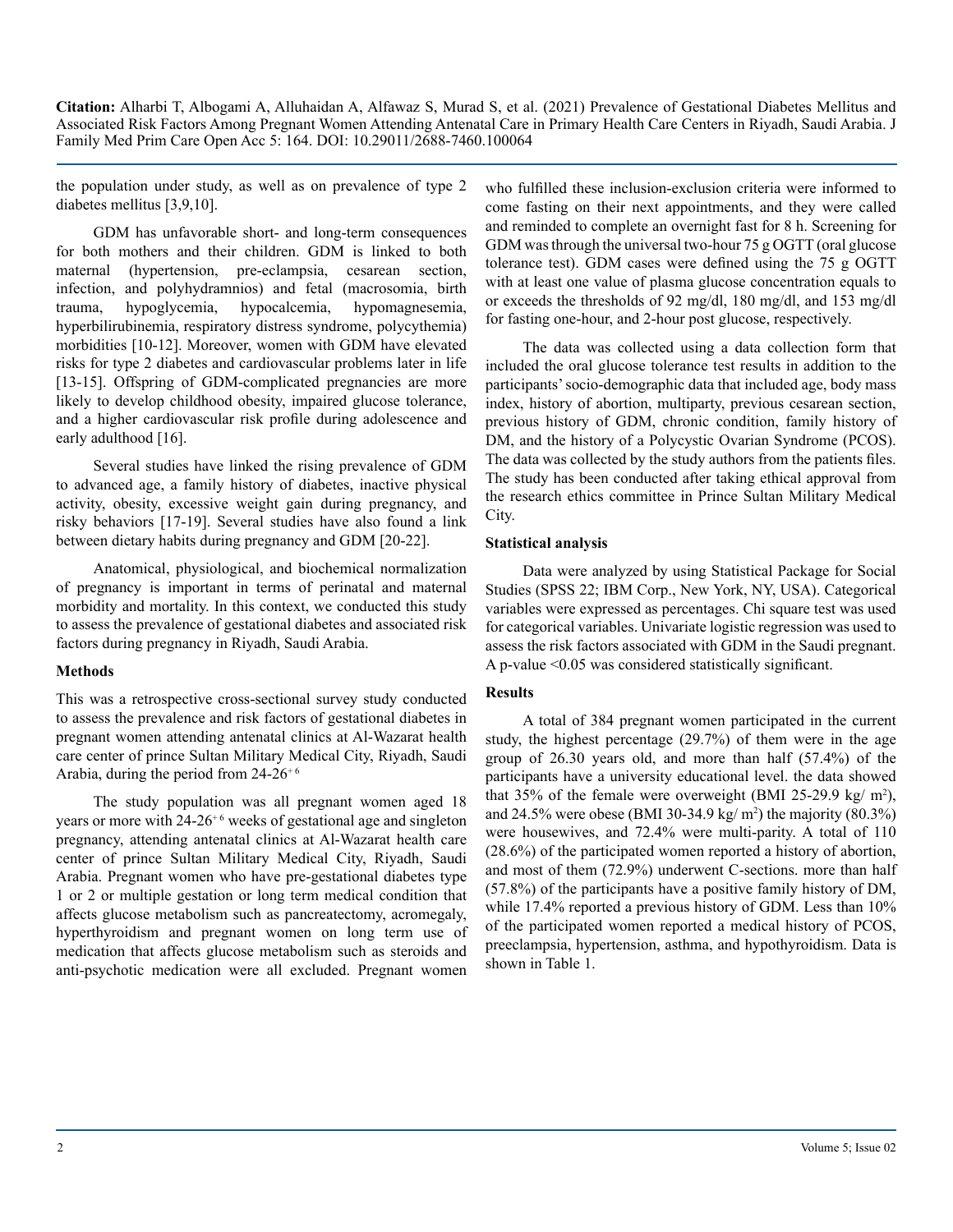|                             |                     | <b>Number</b>  | $\frac{0}{0}$ |
|-----------------------------|---------------------|----------------|---------------|
|                             | $<$ 20              | 5              | 1.3           |
| Age                         | $20 - 25$           | 69             | 18.1          |
|                             | $26 - 30$           | 113            | 29.7          |
|                             | 31-35               | 94             | 24.7          |
|                             | $>35$               | 100            | 26.2          |
|                             | Illiterate          | $\overline{4}$ | $1.0\,$       |
|                             | Primary school      | 5              | 1.3           |
| <b>Educational level</b>    | Intermediate school | 18             | 4.7           |
|                             | High school         | 136            | 35.5          |
|                             | University degree   | 220            | 57.4          |
|                             | Student             | $8\,$          | 2.1           |
| <b>Occupational status</b>  | Employed            | 67             | 17.6          |
|                             | house wife          | 306            | 80.3          |
| <b>Null parity</b>          | Null parity         | 106            | 27.6          |
|                             | Multiparity         | 278            | 72.4          |
| <b>Abortions</b>            | Yes                 | 110            | 28.6          |
|                             | $\rm No$            | 274            | 71.4          |
|                             | Yes                 | 104            | 27.1          |
| <b>C-sections</b>           | No                  | 280            | 72.9          |
| <b>Previous GDM</b>         | Yes                 | 67             | 17.4          |
|                             | No                  | 317            | 82.6          |
| <b>Family history of DM</b> | Yes                 | 222            | 57.8          |
|                             | No                  | 162            | 42.2          |
| <b>PCOS</b>                 | Yes                 | 35             | 9.1           |
|                             | $\rm No$            | 349            | 90.9          |
| preeclampsia                | Yes                 | 11             | 2.9           |
|                             | $\rm No$            | 373            | 97.1          |
|                             | Yes                 | $\overline{4}$ | $1.0\,$       |
| Hypertension                | No                  | 380            | 99.0          |
|                             | Yes                 | $\overline{2}$ | $.5\,$        |
| Dyslipidemia                | No                  | 382            | 99.5          |
| Asthma                      | Yes                 | 11             | 2.9           |
|                             | $\rm No$            | 373            | 97.1          |
| Hypothyroidism              | Yes                 | 22             | 5.7           |
|                             | N <sub>0</sub>      | 362            | 94.3          |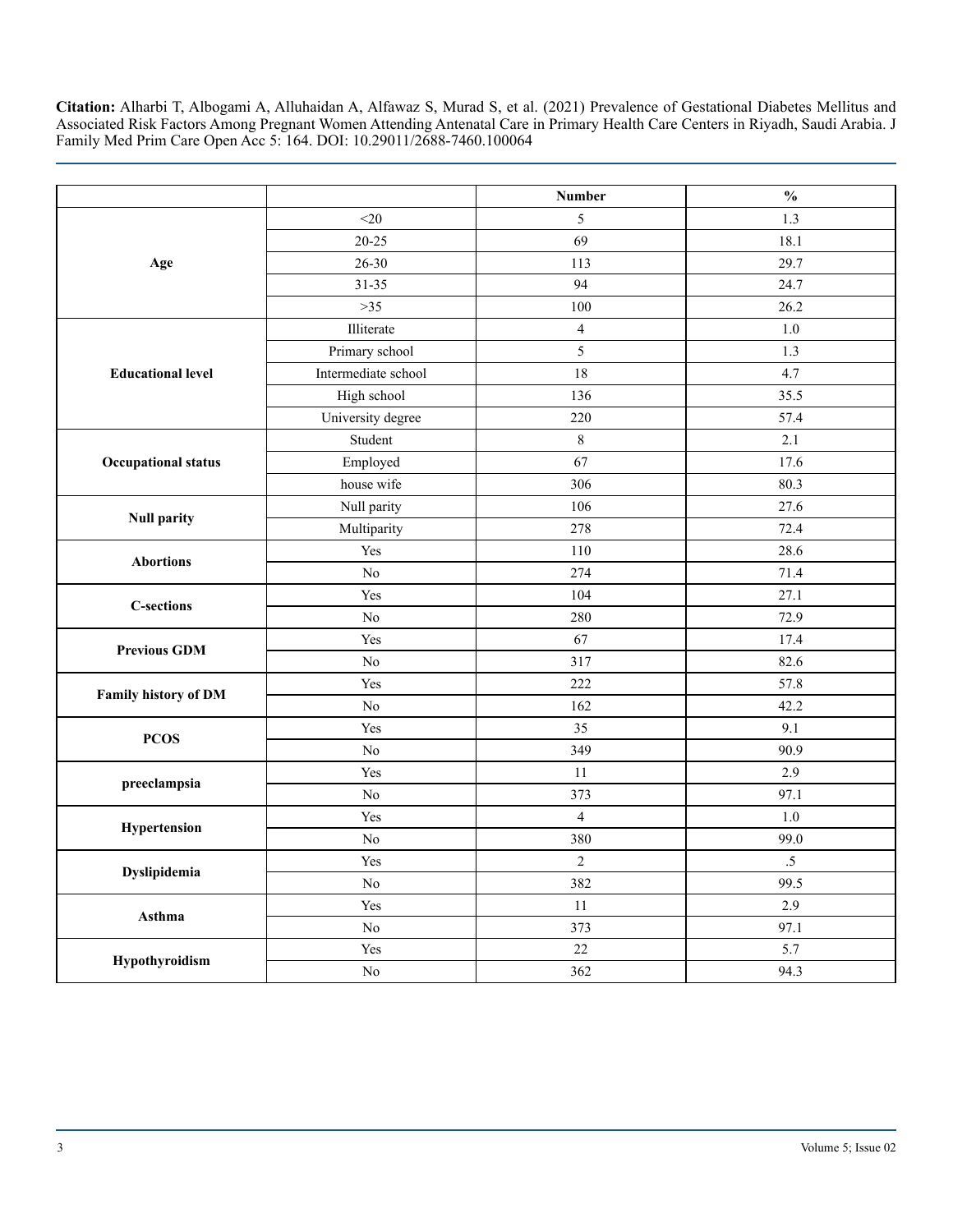| BMI | Underweight $\leq$ 18.5  |     |      |
|-----|--------------------------|-----|------|
|     | Normal                   | 98  | 25.6 |
|     | Overweight 25-29.9       | 134 | 35.0 |
|     | Obese class I 30-34.9    | 94  | 24.5 |
|     | Obese class II 35.0-39.9 | 36  | 9.4  |
|     | Obese class $III > 40$   |     |      |

**Table 1:** Characteristics of the participants (n=384).

The current study results showed that, based on the 2h OGTT, the prevalence of GDM was 32.6%, as shown in Table 2.

|     | lasan in oa                          | 'О.<br>,,,,,<br><b>00</b><br>70  <br>. |
|-----|--------------------------------------|----------------------------------------|
| ЭDМ | $\sim$ $\sim$ $\sim$<br>. <i>. .</i> | $\sim$<br>J∠.∪                         |

**Table 2:** Prevalence of GDM among the pregnant women.

The characteristics of the participants by the GDM status are shown in Table 3. There was a statistically significant (P<0.001) difference between the GDM cases and the non-GDM in terms of age, where the highest proportion of GDM cases were older than the non-GDM ones. Similarly, the two groups differed significantly (P<0.001) by educational level and BMI, and it was noticed that the prevalence of obesity was higher among GDM cases. In addition, family history of DM and previous history of GDM were more frequently reported among the GDM cases at 68% vs. 52.9%, and 32.8% vs. 10%, respectively. moreover, higher rates of multi-parity, abortions, C-sections, and hypothyroidism were reported among the GDM cases at 83.2%, 35.2%, 40.8%, and 11.2% compared to 67.2%, 25.5%, 20.5%, and 3.1% in the non-GDM cases, respectively, with significant P-values (<0.05). On the other hand, there were no significant differences between the two groups in terms of PCOS, preeclampsia, hypertension, and dyslipidemia, where all p values were >0.05.

|     |           | $GDM(n=125)$  |               | Non GDM $(n=259)$ |               |          |
|-----|-----------|---------------|---------------|-------------------|---------------|----------|
|     |           | <b>Number</b> | $\frac{0}{0}$ | <b>Number</b>     | $\frac{0}{0}$ | P value  |
|     | $<$ 20    | $\mathbf{1}$  | $.8\,$        | $\overline{4}$    | 1.6           |          |
| Age | $20 - 25$ | 12            | 9.6           | 57                | 22.3          |          |
|     | $26 - 30$ | 32            | 25.6          | 81                | 31.6          | $0.001*$ |
|     | $31 - 35$ | 32            | 25.6          | 62                | 24.2          |          |
|     | $>35$     | 48            | 38.4          | 52                | 20.3          |          |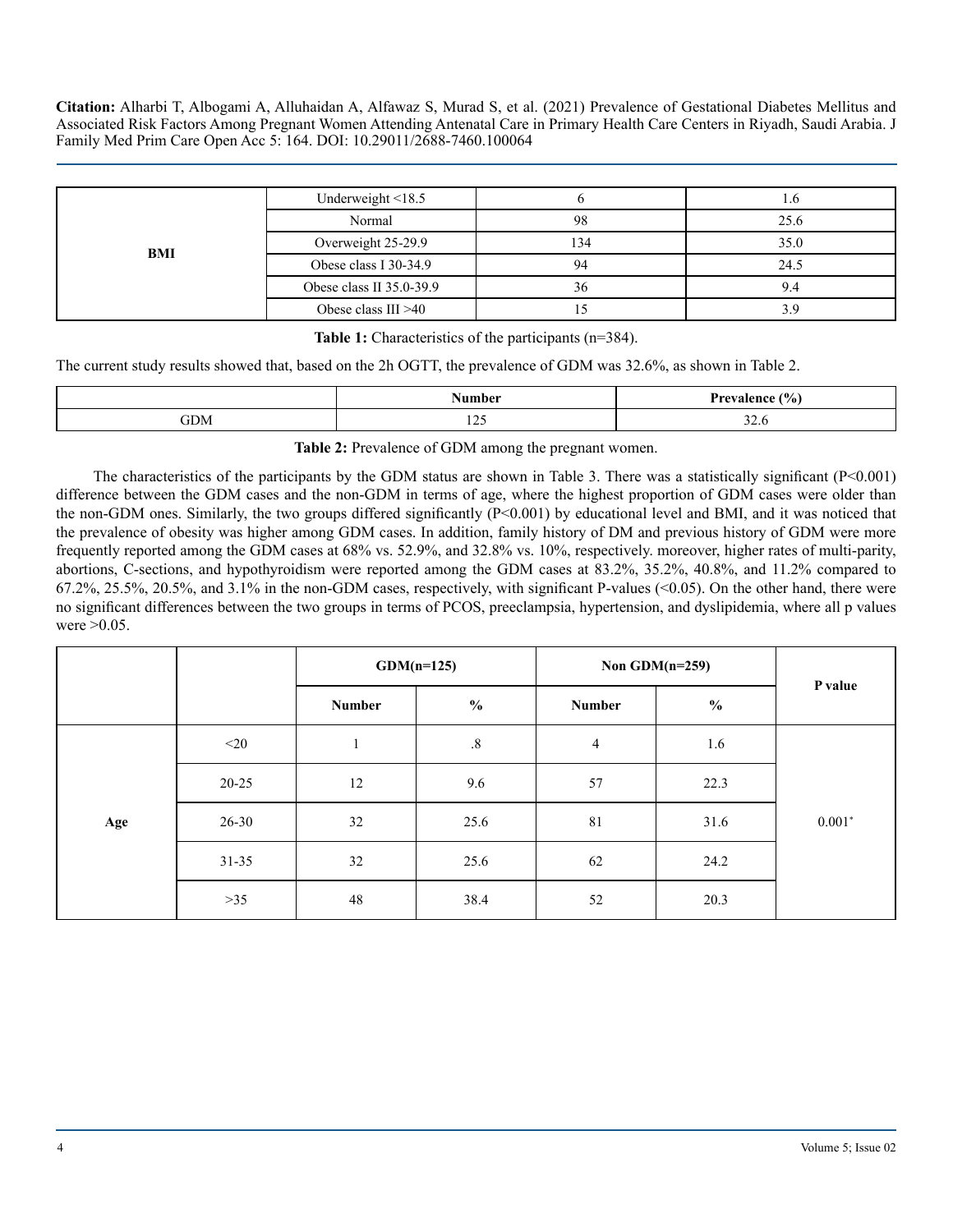| <b>Educational level</b> | Illiterate             | $\overline{4}$ | 3.2      | $\boldsymbol{0}$ | $\boldsymbol{0}$ |                        |
|--------------------------|------------------------|----------------|----------|------------------|------------------|------------------------|
|                          | Primary school         | $\sqrt{5}$     | 4.0      | $\boldsymbol{0}$ | $\boldsymbol{0}$ |                        |
|                          | Intermediate<br>school | 6              | 4.8      | $12\,$           | 4.6              | $< 0.001$ <sup>*</sup> |
|                          | High school            | 46             | 37.1     | 90               | 34.7             |                        |
|                          | University degree      | 63             | 50.8     | 157              | 60.6             |                        |
|                          | Student                | $\sqrt{2}$     | 1.6      | $\sqrt{6}$       | 2.3              |                        |
| Occupational<br>status   | Employed               | $28\,$         | 22.4     | 39               | 15.2             | 0.212                  |
|                          | house wife             | 95             | 76.0     | 211              | 82.4             |                        |
|                          | Null parity            | 21             | 16.8     | 85               | 32.8             | $0.001*$               |
| <b>Null parity</b>       | Multiparity            | 104            | 83.2     | 174              | 67.2             |                        |
| <b>Abortions</b>         | Yes                    | 44             | 35.2     | 66               | 25.5             | $0.048*$               |
|                          | $\rm No$               | 81             | 64.8     | 193              | 74.5             |                        |
|                          | Yes                    | 51             | 40.8     | 53               | 20.5             | $< 0.001$ <sup>*</sup> |
| <b>C-sections</b>        | $\rm No$               | $74\,$         | 59.2     | 206              | 79.5             |                        |
|                          | Yes                    | 41             | 32.8     | $26\,$           | $10.0\,$         | $< 0.001$ *            |
| <b>Previous GDM</b>      | $\rm No$               | $\rm 84$       | 67.2     | 233              | 90.0             |                        |
| <b>Family history</b>    | Yes                    | 85             | 68.0     | 137              | 52.9             | $0.005*$               |
| of DM                    | $\rm No$               | $40\,$         | $32.0\,$ | $122\,$          | 47.1             |                        |
| <b>PCOS</b>              | Yes                    | 15             | $12.0\,$ | $20\,$           | $7.7\,$          |                        |
|                          | $\rm No$               | 110            | $88.0\,$ | 239              | 92.3             | 0.172                  |
|                          | Yes                    | $\mathfrak{Z}$ | 2.4      | $\,$ 8 $\,$      | 3.1              |                        |
| preeclampsia             | $\rm No$               | 122            | 97.6     | 251              | 96.9             | 0.705                  |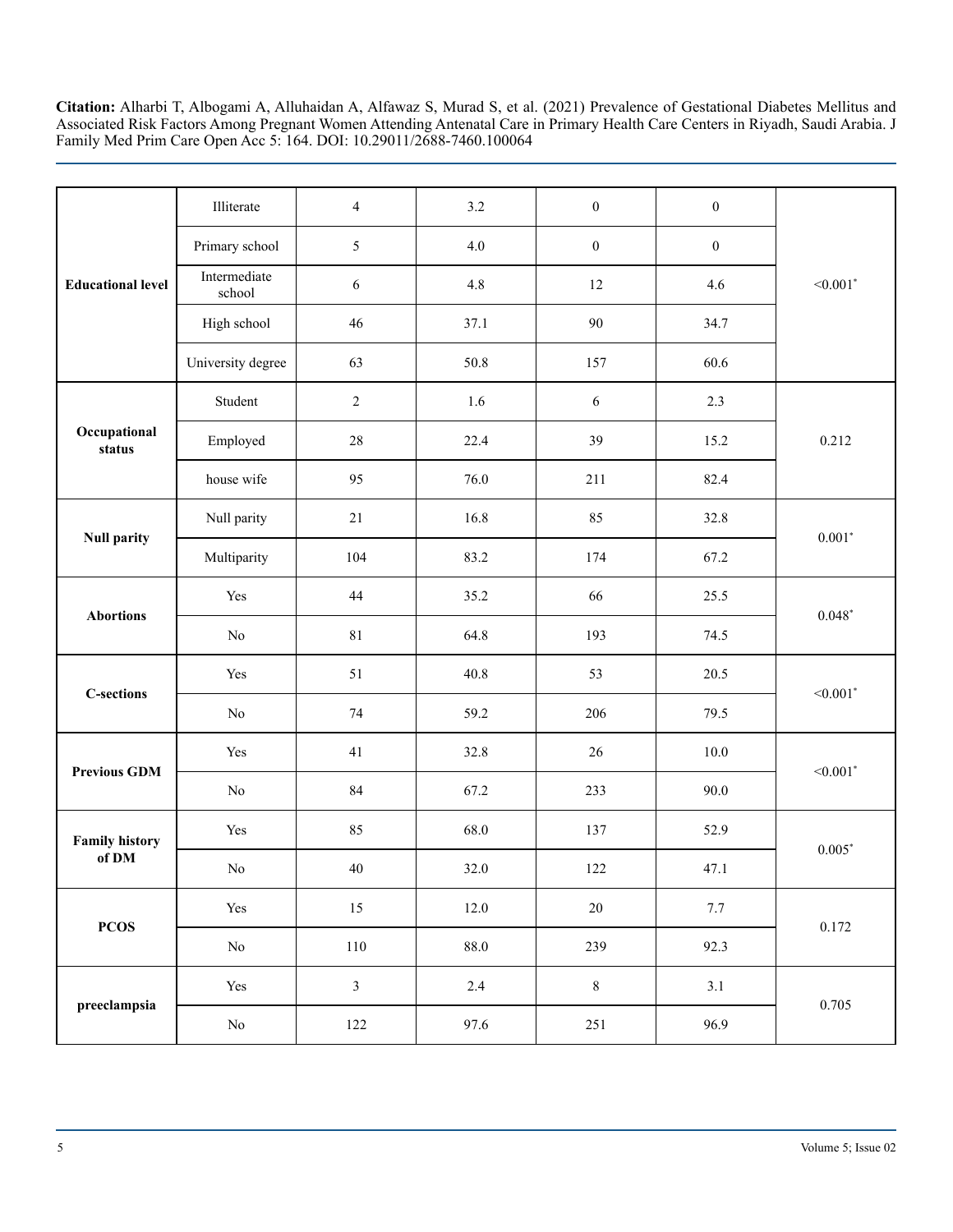|                      | Yes                            | $1\,$            | $.8\,$ | $\mathfrak{Z}$ | $1.2\,$ |             |
|----------------------|--------------------------------|------------------|--------|----------------|---------|-------------|
| Hypertension         | No                             | 124              | 99.2   | 256            | 98.8    | 0.746       |
| Dyslipidemia         | Yes                            |                  |        | $\sqrt{2}$     | $.8\,$  | 0.325       |
|                      | $\rm No$                       | 125              | 100.0  | 257            | 99.2    |             |
|                      | Yes                            | 5                | 4.0    | 6              | 2.3     | 0.354       |
| Asthma               | $\rm No$                       | 120              | 96.0   | 253            | 97.7    |             |
| Hypothyroidism       | Yes                            | 14               | 11.2   | $8\,$          | 3.1     | $0.001*$    |
|                      | $\rm No$                       | 111              | 88.8   | 251            | 96.9    |             |
|                      | Underweight<br><18.5           |                  |        | $\sqrt{6}$     | 2.3     |             |
|                      | Normal                         | 14               | 11.2   | 84             | 32.6    |             |
| <b>BMI</b>           | Overweight 25 -<br>29.9        | 47               | 37.6   | 87             | 33.7    | $< 0.001$ * |
|                      | Obese class I 30<br>$-34.9$    | 42               | 33.6   | 52             | 20.2    |             |
|                      | Obese class II 35.0<br>$-39.9$ | 15               | 12.0   | $21\,$         | 8.1     |             |
|                      | Obese class III<br>$>40$       | $\boldsymbol{7}$ | 5.6    | $8\,$          | 3.1     |             |
| *Significant p value |                                |                  |        |                |         |             |

**Table 3:** Characteristics of the participants by GDM status.

The univariate logistic regression for the risk factors associated with GDM in Saudi pregnant women is shown in Table 4. Old age was a significant risk factor for GDM with subjects aged 31-35 years have more than two folds risk (OR: 2.42, 95% CI (1.16-5.05), and a p-value of 0.018), and those aged  $>35$  years having more than four folds risk (OR: 4.33, 95%CI (2.12-8.86), and a P-value of  $\leq 0.001$ ), compared to those aged  $\leq 25$  years old. Compared to subjects with a university degree, those with intermediate school or a less educational level were at more than three folds (OR=3.12), 95% CI (1.38-7.03) risk of GDM, with a significant P-value of 0.006. The results showed that history of abortion, c-section, previous GDM, and family history of DM are significant risk factors of GDM with OR (95% CI) of 1.59 (1.00- 2.25), 2.68 (1.68-4.27), 4.37 (2.52-7.59), and 1.89 (1.21-2.96), respectively, with all P values less than 0.05. Hypothyroidism was also shown to be a risk factor with an OR of 3.96, 95% CI (1.61- 9.70), and a p-value of 0.001. For the BMI, it was also a significant risk factor, as when compared with those with BMI  $\leq 25$  kg/m<sup>2</sup>, overweight females, obese class 1, obese class 2, and obese class 3 pregnant females have 3.47, 5.19, 4.59, and 5.62 folds increased risk of GDM, with highly significant P values.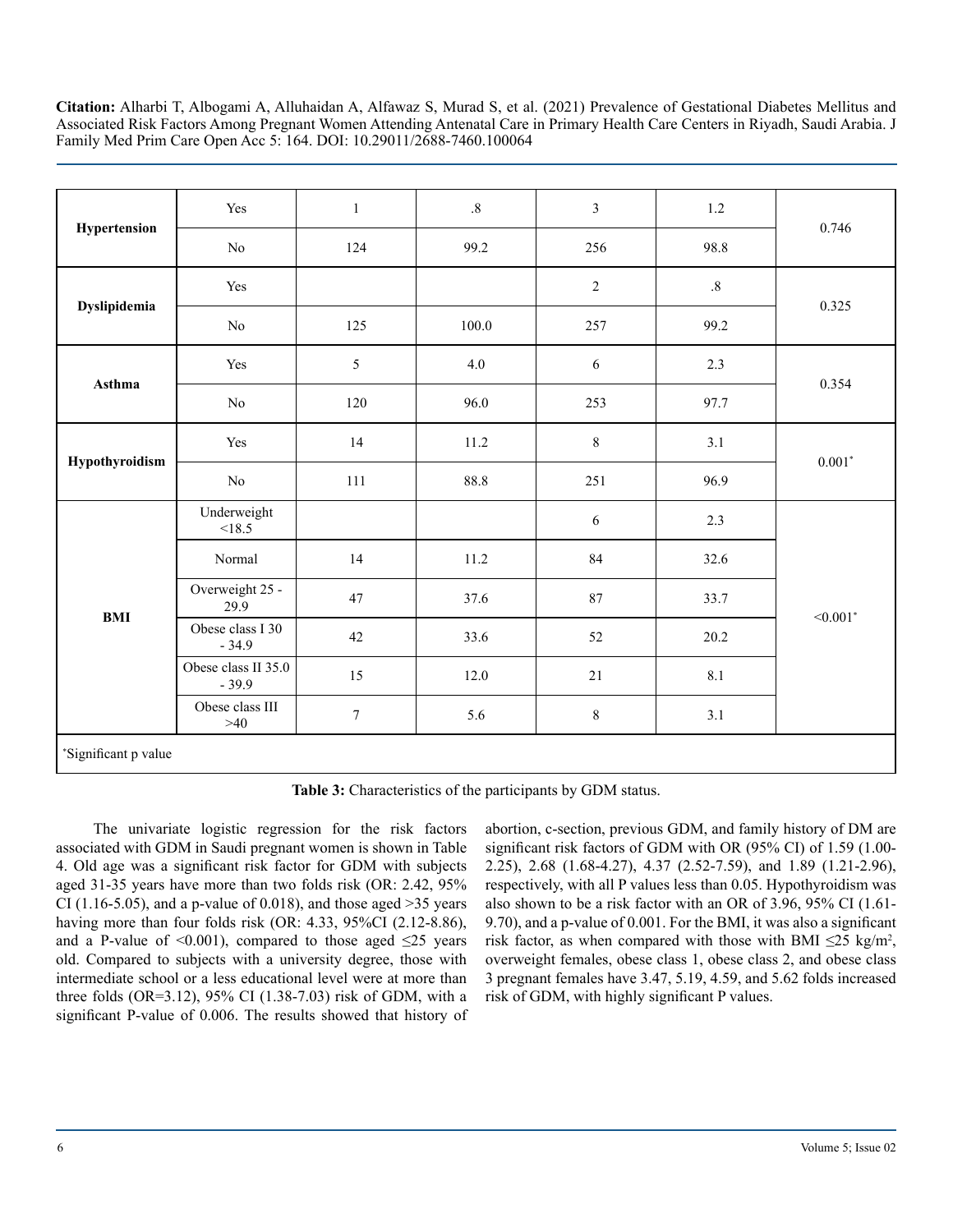|                                              |                             | 95 CI %    |       |              |                        |
|----------------------------------------------|-----------------------------|------------|-------|--------------|------------------------|
|                                              |                             | Odds ratio | Lower | <b>Upper</b> | P value                |
|                                              | $\leq 25$ **                | 1.00       |       |              |                        |
|                                              | $26 - 30$                   | 1.85       | 0.90  | 3.83         | 0.095                  |
| Age                                          | $31 - 35$                   | 2.42       | 1.16  | 5.05         | $0.018*$               |
|                                              | $>35$                       | 4.33       | 2.12  | 8.86         | $< 0.001$ *            |
|                                              | Intermediate school or less | 3.12       | 1.38  | 7.03         | $0.006*$               |
| <b>Educational level</b>                     | High school                 | 1.27       | 0.80  | 2.02         | 0.303                  |
|                                              | University degree**         | 1.00       |       |              |                        |
|                                              | $\mathsf{student}^{**}$     | 1.00       |       |              |                        |
| <b>Occupational status</b>                   | Employed                    | 2.15       | 0.40  | 11.47        | 0.369                  |
|                                              | house wife                  | 1.35       | 0.27  | 6.82         | 0.716                  |
|                                              | Null parity**               | 1.00       |       |              |                        |
| <b>Null parity</b>                           | Multiparity                 | 2.42       | 1.42  | 4.13         | $0.001*$               |
| <b>Abortions</b>                             |                             | 1.59       | 1.00  | 2.52         | $0.048*$               |
| <b>C-sections</b>                            |                             | 2.68       | 1.68  | 4.27         | $< 0.001$ *            |
| <b>Previous GDM</b>                          |                             | 4.37       | 2.52  | 7.59         | $< 0.001$ *            |
| Family history of DM                         |                             | 1.89       | 1.21  | 2.96         | $0.005*$               |
| <b>PCOS</b>                                  |                             | 1.63       | 0.80  | 3.30         | 0.172                  |
| Preeclampsia                                 |                             | 0.77       | 0.20  | 2.96         | 0.705                  |
| Hypertension                                 |                             | 0.69       | 0.07  | 6.68         | 0.746                  |
| <b>Asthma</b>                                |                             | 1.76       | 0.53  | 5.87         | 0.354                  |
| Hypothyroidism                               |                             | 3.96       | 1.61  | 9.70         | $0.001*$               |
|                                              | $<25**$                     | 1.00       |       |              |                        |
|                                              | Overweight 25.5-29.9        | 3.47       | 1.79  | 6.76         | $< 0.001$ <sup>*</sup> |
| <b>BMI</b>                                   | Obese class I 30-34.9       | 5.19       | 2.59  | 10.40        | $< 0.001$ *            |
|                                              | Obese class II 35.0-39.9    | 4.59       | 1.92  | 10.96        | $0.001*$               |
|                                              | Obese class $III > 40$      | 5.62       | 1.76  | 17.95        | $0.004*$               |
| *Significant p value; ** used as a reference |                             |            |       |              |                        |

**Table 4:** Univariate logistic regression for the risk factors associated with GDM in the Saudi pregnant women.

### **Discussion**

We set out this cross-sectional study to assess the prevalence of GDM and its risk factors among Saudi pregnant women. The results revealed an overall GDM prevalence of 32.6%, and old age, obesity, low educational level, family history of DM, previous history of GDM, history of abortion, and C-section were all significant risk factors of GDM [23].

GDM poses a risk of developing type 2 diabetes in the next decade with an estimated 50% probability [24]. Therefore, it is recommended that gestational diabetes research should be performed with OGTT whether there is a risk or not [25]. The

current study data revealed a far higher prevalence of GDM compared to previous studies in which the GDM prevalence ranged from Turkey 8.4-17.8% [26-28], and china at 8.1%. Though, the current estimated GDM prevalence is considered within the prevalence range estimated in Asia at 0.7 to 51.0% [29-31]. In a recent systematic review and meta-analysis study about GDM prevalence in Asia, the pooled GDM prevalence was reported to be 11.5%, and Saudi Arabia was amongst the highest GDM prevalent countries at 22.9% [30]. Such wide disparity in GDM prevalence rates could be attributed to ethnic differences, diagnostic criteria, screening strategies, and population characteristics [30].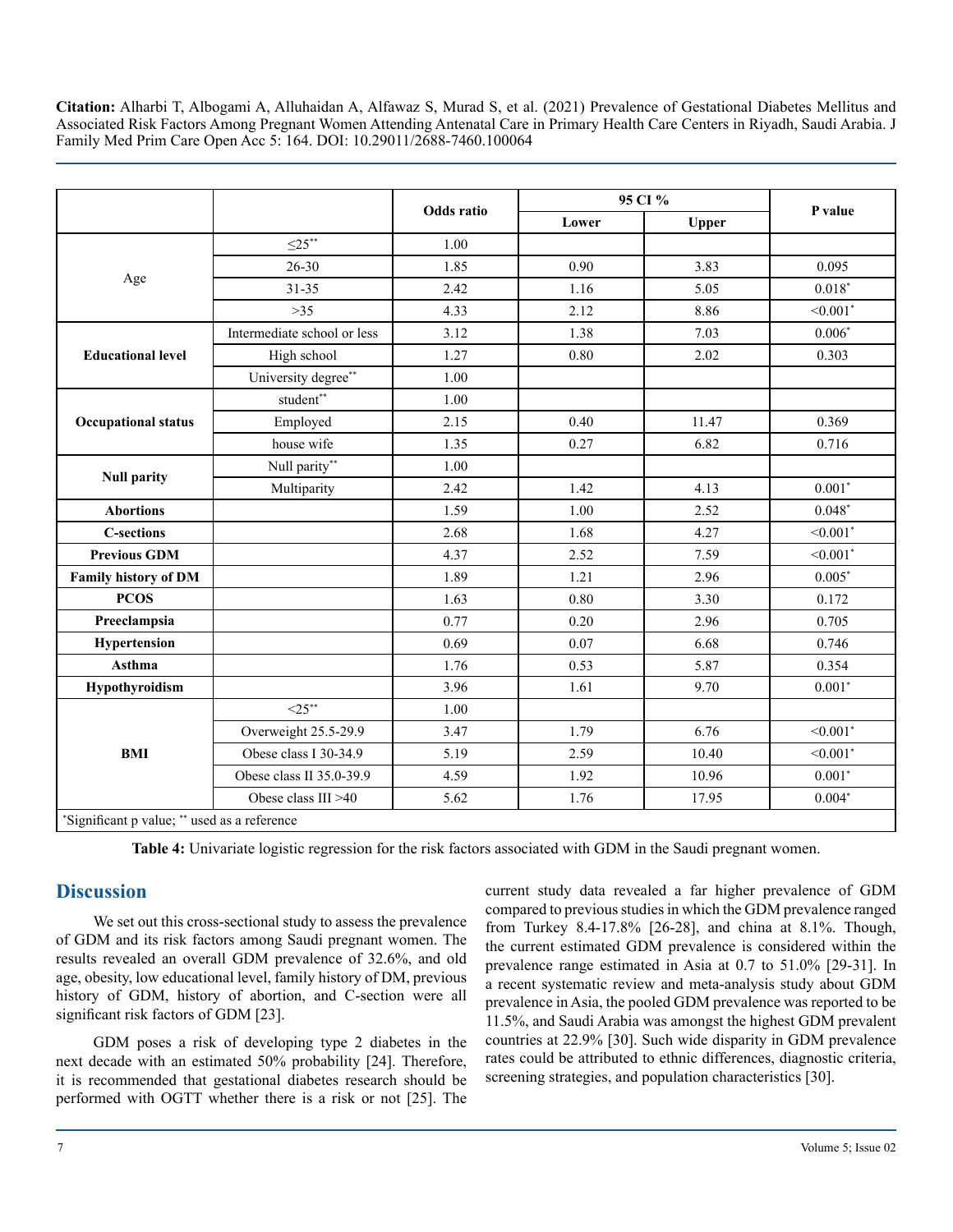For GDM risk factors, Multiparity, a previous history of GDM, congenital anomalies, stillbirth, abortion, preterm delivery, macrosomia, PCOS, age  $\geq$ 25, BMI $\geq$ 25, and a family history of diabetes were reported [30]. Previous studies showed that females with a history of previous GDM have 3.5 times odds more likely to develop GDM compare to those without a history of previous GDM, our finding showed a higher odd at 4.37 [32,33]. However, another study reported a higher odds ratio at 9.71 (Crude OR), and 5.82 (adjusted OR) [34]. Women with PCOS are more likely to develop GDM, as PCOS is a common cause of insulin resistance [35,36], which is supported by our findings.

For the BMI, Najafi F, et al. in their meta-analysis showed that the incidence of GDM has a direct relationship with the prepregnancy BMI. The crude and adjusted ORs of developing GDM were 3.22 and 3.98 in the obese women compared with the women with normal BMI [21]. Although pre-gestational weight was not available in this study, other studies in Egypt, Ghana, and South Africa that looked at obesity using BMI found a significant link between obesity and GDM [20,37,38]. Similarly, Nelson SM, et al. [38] reported that pre-pregnancy BMI was more strongly associated with the risk of GDM in a review and meta-analysis study. Excessive gestational weight gain, particularly between early and mid-pregnancy, was positively associated with GDM risk [39-41].

In regards to age as a risk factor for GDM, a recent systematic review and meta-analysis study showed a linear relationship between GDM and maternal age (P trend  $\leq 0.001$ ), and it was reported that, for each one year increase in maternal age from 18 years, GDM risk for the overall population, Asian, and Europid increased by 7.90%, 12.74%, and 6.52%, respectively [42]. Such a positive association between GDM and age was reported in many studies [43-46]. These findings indicate that the incidence of GDM increases with maternal age and that the high frequency of GDM may be due to maternal age. Our findings corroborated earlier research, indicating that pregnancy is better planned before the age of 35 and that GDM screening procedures for older pregnant women should be improved.

Thyroid disease, including hypothyroidism and hyperthyroidism, has been linked to an increased risk of insulin resistance [47,48], which is consistent with our findings in terms of hypothyroidism, but we did not address hyperthyroidism. Thyroid hormone is important in maintaining insulin secretion and glucose homeostasis [49]. Pregnancy caused significant and complex changes in maternal thyroid hormone, and the inability to respond to these physiological changes resulting in thyroid dysfunction. Thyroid disease has an independent effect on GDM and may be used to predict the presence of GDM in early pregnancy, according to this study.

The current study has some limitations including the small sample size and that the sample was taken from only one institution, therefore the results cannot be generalized to the whole kingdom, the retrospective design, height, and weight before conception were not provided, therefore we could not assess the BMI before pregnancy. We hope our study may provide a new perspective on GDM in Saudi Arabia and facilitate further research to improve public health.

# **Conclusion**

In conclusion, GDM diagnosed on basis of the OGTT criteria was very common among pregnant women in Saudi Arabia. Overweight and obesity as well as older age were associated with an increased risk of GDM. In addition, low educational level, family history of DM, previous history of GDM, history of abortion, and C-section were all significant risk factors of GDM. This shows that pregnancy should be planned before the age of 35, and that weight loss may be more advantageous for women in their 30s and early 40s who are at risk of developing GDM. Weight-controlling public health actions taken before and throughout pregnancy may have an impact on future GDM prevention strategies. Health education is important to control a healthy diet and life style during pregnancy.

## **References**

- 1. [Petry CJ \(2010\) Gestational diabetes: risk factors and recent advances](https://pubmed.ncbi.nlm.nih.gov/20487576/)  [in its genetics and treatment. Br J Nutr 104: 775-787.](https://pubmed.ncbi.nlm.nih.gov/20487576/)
- 2. [Dode MAS, dos Santos IS \(2009\) Non classical risk factors for](https://pubmed.ncbi.nlm.nih.gov/20027384/)  [gestational diabetes mellitus: a systematic review of the literature. Cad](https://pubmed.ncbi.nlm.nih.gov/20027384/)  [Saude Publica 25: S341-S359.](https://pubmed.ncbi.nlm.nih.gov/20027384/)
- 3. [Jang HC \(2011\) Gestational diabetes in Korea: incidence and risk](https://pubmed.ncbi.nlm.nih.gov/21537406/)  [factors of diabetes in women with previous gestational diabetes.](https://pubmed.ncbi.nlm.nih.gov/21537406/)  [Diabetes Metab J 35: 1-7.](https://pubmed.ncbi.nlm.nih.gov/21537406/)
- 4. [Pridjian G, Benjamin TD \(2010\) Update on gestational diabetes.](https://pubmed.ncbi.nlm.nih.gov/20685552/)  [Obstet Gynecol Clin North Am 37: 255-267.](https://pubmed.ncbi.nlm.nih.gov/20685552/)
- 5. [Baptiste-Roberts K, Barone BB, Gary TL, Golden SH, Wilson LM, et al.](https://pubmed.ncbi.nlm.nih.gov/19272478/)  [\(2009\) Risk factors for type 2 diabetes among women with gestational](https://pubmed.ncbi.nlm.nih.gov/19272478/)  [diabetes: a systematic review. Am J Med 122: 207-214.](https://pubmed.ncbi.nlm.nih.gov/19272478/)
- 6. [Moore TR, Mouzon HS, Catalano P \(2014\) Diabetes in pregnancy. In:](https://obgyn.onlinelibrary.wiley.com/doi/full/10.1111/aogs.12555)  [Creasy and Resnik's Maternal-Fetal Medicine: Principles and Practice.](https://obgyn.onlinelibrary.wiley.com/doi/full/10.1111/aogs.12555)  [Creasy RK, Resnik R, Greene MF, Iams JD, Lockwood CJ \(Editors\).](https://obgyn.onlinelibrary.wiley.com/doi/full/10.1111/aogs.12555) 7<sup>th</sup> Edition. Philadelphia: Saunders-Elsevier, pp: 988-1021.
- 7. [Agarwal MM \(2020\) Gestational Diabetes in the Arab Gulf Countries:](https://www.ncbi.nlm.nih.gov/pmc/articles/PMC7763466/)  [Sitting on a Land-Mine. Int J Environ Res Public Health 17: 9270.](https://www.ncbi.nlm.nih.gov/pmc/articles/PMC7763466/)
- 8. [Klautzer L, Becker J, Mattke S \(2014\) The curse of wealth-Middle](https://pubmed.ncbi.nlm.nih.gov/24757686/)  [Eastern countries need to address the rapidly rising burden of](https://pubmed.ncbi.nlm.nih.gov/24757686/)  [diabetes. Int J Health Policy Manag 2: 109-114.](https://pubmed.ncbi.nlm.nih.gov/24757686/)
- 9. [Keshavarz M, Cheung NW, Babaee GR, Moghadam HK, Ajami ME,](https://pubmed.ncbi.nlm.nih.gov/16098925/)  [et al. \(2005\) Gestational diabetes in Iran: incidence, risk factors and](https://pubmed.ncbi.nlm.nih.gov/16098925/) [pregnancy outcomes. Diabetes Res Clin Pract 69: 279-286.](https://pubmed.ncbi.nlm.nih.gov/16098925/)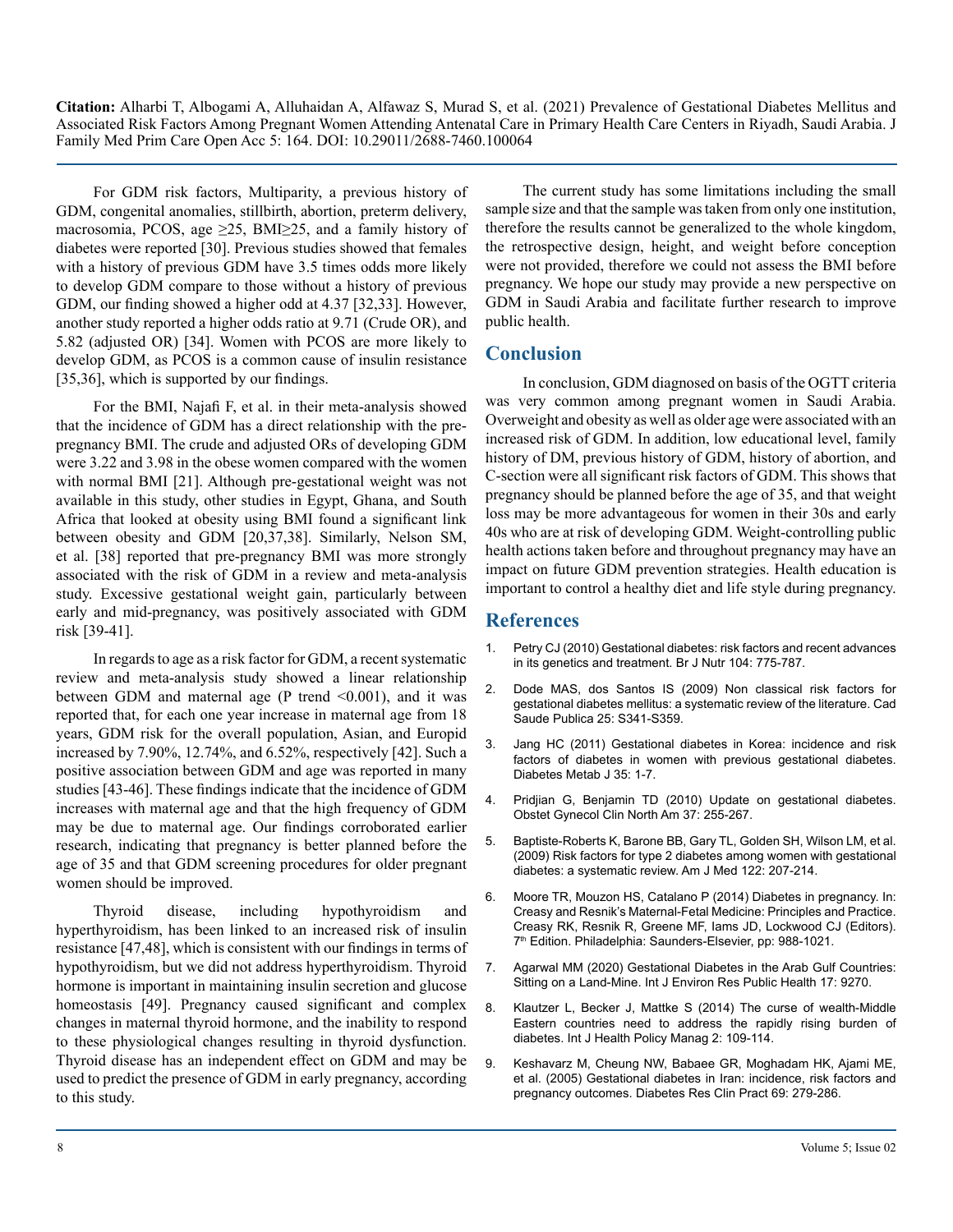- 10. [Erem C, Cihanyurdu N, Deger O, Karahan C, Can G, et al. \(2003\)](https://pubmed.ncbi.nlm.nih.gov/12705622/)  [Screening for gestational diabetes mellitus in northeastern Turkey](https://pubmed.ncbi.nlm.nih.gov/12705622/)  [\(Trabzon City\). Eur J Epidemiol 18: 39-43.](https://pubmed.ncbi.nlm.nih.gov/12705622/)
- 11. [Di Cianni G, Volpe L, Lencioni C, Miccoli R, Cuccuru I, et al. \(2003\)](https://pubmed.ncbi.nlm.nih.gov/14581150/)  [Prevalence and risk factors for gestational diabetes assessed by](https://pubmed.ncbi.nlm.nih.gov/14581150/)  [universal screening. Diabetes Res Clin Pract 62: 131-137.](https://pubmed.ncbi.nlm.nih.gov/14581150/)
- 12. [Yang H, Wei Y, Gao X, Xu X, Fan L, et al. \(2009\) Risk factors for](https://pubmed.ncbi.nlm.nih.gov/19929987/) [gestational diabetes mellitus in Chinese women: a prospective study](https://pubmed.ncbi.nlm.nih.gov/19929987/)  [of 16,286 pregnant women in China. Diabet Med 26: 1099-1104.](https://pubmed.ncbi.nlm.nih.gov/19929987/)
- 13. [Feig DS, Zinman B, Wang X, Hux JE \(2008\) Risk of development of](https://pubmed.ncbi.nlm.nih.gov/18663202/)  [diabetes mellitus after diagnosis of gestational diabetes. CMAJ 179:](https://pubmed.ncbi.nlm.nih.gov/18663202/)  [229-234.](https://pubmed.ncbi.nlm.nih.gov/18663202/)
- 14. [Kessous R, Shoham-Vardi I, Pariente G, Sherf M, Sheiner E \(2013\)](https://pubmed.ncbi.nlm.nih.gov/23749791/)  [An association between gestational diabetes mellitus and long-term](https://pubmed.ncbi.nlm.nih.gov/23749791/)  [maternal cardiovascular morbidity. Heart 99: 1118-1121.](https://pubmed.ncbi.nlm.nih.gov/23749791/)
- 15. [Tam WH, Yang XL, Chan JC, Ko GT, Tong PC, et al. \(2007\) Progression](https://pubmed.ncbi.nlm.nih.gov/17410525/) [to impaired glucose regulation, diabetes and metabolic syndrome in](https://pubmed.ncbi.nlm.nih.gov/17410525/)  [Chinese women with a past history of gestational diabetes. Diabetes](https://pubmed.ncbi.nlm.nih.gov/17410525/)  [Metab Res Rev 23: 485-489.](https://pubmed.ncbi.nlm.nih.gov/17410525/)
- 16. [Hillier TA, Pedula KL, Schmidt MM, Mullen JA, Charles MA, et al.](https://pubmed.ncbi.nlm.nih.gov/17519427/) [\(2007\) Childhood obesity and metabolic imprinting: the ongoing effects](https://pubmed.ncbi.nlm.nih.gov/17519427/)  [of maternal hyperglycemia. Diabetes Care 30: 2287-2292.](https://pubmed.ncbi.nlm.nih.gov/17519427/)
- 17. [van Poppel MNM, Oostdam N, Eekhoff ME, Wouters MG, van](https://pubmed.ncbi.nlm.nih.gov/23837192/) [Mechelen W, et al. \(2013\) Longitudinal relationship of physical activity](https://pubmed.ncbi.nlm.nih.gov/23837192/)  [with insulin sensitivity in overweight and obese pregnant women. J](https://pubmed.ncbi.nlm.nih.gov/23837192/) [Clin Endocrinol Metab 98: 2929-2935.](https://pubmed.ncbi.nlm.nih.gov/23837192/)
- 18. [Oppong SA, Ntumy MY, Amoakoh-Coleman M, Ogum-Alangea D,](https://pubmed.ncbi.nlm.nih.gov/26321217/)  [Modey- Amoah E \(2015\) Gestational diabetes mellitus among women](https://pubmed.ncbi.nlm.nih.gov/26321217/)  [attending prenatal care at Korle-Bu teaching hospital, Accra, Ghana.](https://pubmed.ncbi.nlm.nih.gov/26321217/)  [Int J Gynecol Obstet 131: 246-250.](https://pubmed.ncbi.nlm.nih.gov/26321217/)
- 19. [Macaulay S, Ngobeni M, Dunger DB, Norris SA \(2018\) The prevalence](https://pubmed.ncbi.nlm.nih.gov/29526682/)  [of gestational diabetes mellitus amongst black south African women is](https://pubmed.ncbi.nlm.nih.gov/29526682/)  [a public health concern. Diabetes Res Clin Pract 139: 278-287.](https://pubmed.ncbi.nlm.nih.gov/29526682/)
- 20. [Bo S, Menato G, Lezo A, Signorile A, Bardelli C, et al. \(2001\) Dietary](https://pubmed.ncbi.nlm.nih.gov/11484073/)  [fat and gestational hyperglycaemia. Diabetologia 44: 972-978.](https://pubmed.ncbi.nlm.nih.gov/11484073/)
- 21. [Moses RG, Shand JL, Tapsell LC \(1997\) The recurrence of gestational](https://pubmed.ncbi.nlm.nih.gov/9353601/)  [diabetes: could dietary differences in fat intake be an explanation?](https://pubmed.ncbi.nlm.nih.gov/9353601/)  [Diabetes Care 20: 1647-1650.](https://pubmed.ncbi.nlm.nih.gov/9353601/)
- 22. [Liang C, DeCourcy K, Prater MR \(2010\) High-saturated-fat diet](https://pubmed.ncbi.nlm.nih.gov/20022072/)  [induces gestational diabetes and placental vasculopathy in C57BL/6](https://pubmed.ncbi.nlm.nih.gov/20022072/)  [mice. Metabolism 59: 943-950.](https://pubmed.ncbi.nlm.nih.gov/20022072/)
- 23. [Mihmanli V, Mihmanli M \(2015\) Diabetes mellitus and pregnancy.](https://jag.journalagent.com/eamr/pdfs/OTD_31_SUP_EK_SAYI_17_22.pdf)  [Okmeydani Tip Dergisi 31: 17-22.](https://jag.journalagent.com/eamr/pdfs/OTD_31_SUP_EK_SAYI_17_22.pdf)
- 24. [Olgun N, Yalin H, Demir GH \(2011\) Diagnosis and risk determination](http://turkishfamilyphysician.com/articles/case-report/diagnosis-and-risk-determination-of-diabetes-dealing-with-diabetes/)  [of diabetes dealing with diabetes. The Journal of Turkish Family](http://turkishfamilyphysician.com/articles/case-report/diagnosis-and-risk-determination-of-diabetes-dealing-with-diabetes/)  [Physician 2: 41-49.](http://turkishfamilyphysician.com/articles/case-report/diagnosis-and-risk-determination-of-diabetes-dealing-with-diabetes/)
- 25. [Erem C, Kuzu UB, Deger O, Can G \(2015\) Prevalence of gestational](https://pubmed.ncbi.nlm.nih.gov/26322083/)  [diabetes mellitus and associated risk factors in Turkish women: the](https://pubmed.ncbi.nlm.nih.gov/26322083/)  [Trabzon GDM Study. Arch Med Sci 11: 724-735.](https://pubmed.ncbi.nlm.nih.gov/26322083/)
- 26. [Ozyurt R, Asicioglu O, Gultekin T, Gungorduk K, Boran B \(2013\) The](https://www.researchgate.net/publication/269955718_The_Prevalence_of_Gestational_Diabetes_Mellitus_in_Pregnant_Women_Who_were_Admitted_to_Istanbul_Teaching_and_Research_Hospital_Obstetric_and_Gynecology_Department) [prevalence of gestational diabetes mellitus in pregnant women who](https://www.researchgate.net/publication/269955718_The_Prevalence_of_Gestational_Diabetes_Mellitus_in_Pregnant_Women_Who_were_Admitted_to_Istanbul_Teaching_and_Research_Hospital_Obstetric_and_Gynecology_Department)  [were admitted to Istanbul Teaching and Research Hospital Obstetric](https://www.researchgate.net/publication/269955718_The_Prevalence_of_Gestational_Diabetes_Mellitus_in_Pregnant_Women_Who_were_Admitted_to_Istanbul_Teaching_and_Research_Hospital_Obstetric_and_Gynecology_Department)  [and Gynecology Department. JOPP Derg 5: 7-12.](https://www.researchgate.net/publication/269955718_The_Prevalence_of_Gestational_Diabetes_Mellitus_in_Pregnant_Women_Who_were_Admitted_to_Istanbul_Teaching_and_Research_Hospital_Obstetric_and_Gynecology_Department)
- 27. [Ozdemir O, Sari ME, Ertugrul FA, Sakar SV, Ozcanli G, et al. \(2014\)](https://www.jcog.com.tr/article/en-prevalence-of-gestational-diabetes-among-pregnant-women-attending-ankara-numune-training-and-research-hospital-68376.html)  [Prevalence of gestational diabetes among pregnant women attending](https://www.jcog.com.tr/article/en-prevalence-of-gestational-diabetes-among-pregnant-women-attending-ankara-numune-training-and-research-hospital-68376.html)  [Ankara Numune Training and Research Hospital. Turkiye Klinikleri J](https://www.jcog.com.tr/article/en-prevalence-of-gestational-diabetes-among-pregnant-women-attending-ankara-numune-training-and-research-hospital-68376.html)  [Gynecol Obst 24: 24-29.](https://www.jcog.com.tr/article/en-prevalence-of-gestational-diabetes-among-pregnant-women-attending-ankara-numune-training-and-research-hospital-68376.html)
- 28. [Alfadhli EM, Osman EN, Basri TH, Mansuri NS, Youssef MH, et al.](https://pubmed.ncbi.nlm.nih.gov/26409797/)  [\(2015\) Gestational diabetes among Saudi women: prevalence, risk](https://pubmed.ncbi.nlm.nih.gov/26409797/)  [factors and pregnancy outcomes. Ann Saudi Med 35: 222.](https://pubmed.ncbi.nlm.nih.gov/26409797/)
- 29. [Nguyen CL, Pham NM, Binns CW, Duong DV, Lee AH \(20181\)](https://pubmed.ncbi.nlm.nih.gov/29675432/)  [Prevalence of Gestational Diabetes Mellitus in Eastern and](https://pubmed.ncbi.nlm.nih.gov/29675432/)  [Southeastern Asia: A Systematic Review and Meta-Analysis. J](https://pubmed.ncbi.nlm.nih.gov/29675432/)  [Diabetes Res 2018: 6536974.](https://pubmed.ncbi.nlm.nih.gov/29675432/)
- 30. [Wahi P, Dogra V, Jandial K, Bhagat R, Gupta R, et al. \(2011\) Prevalence](https://pubmed.ncbi.nlm.nih.gov/21755759/)  [of Gestational Diabetes Mellitus \(GDM\) and its outcomes in Jammu](https://pubmed.ncbi.nlm.nih.gov/21755759/) [region. J Assoc Physicians India 59: 227-230.](https://pubmed.ncbi.nlm.nih.gov/21755759/)
- 31. [Lee KW, Ching SM, Ramachandran V, Yee A, Hoo FK, et al. \(2018\)](https://pubmed.ncbi.nlm.nih.gov/30547769/)  [Prevalence and risk factors of gestational diabetes mellitus in Asia: a](https://pubmed.ncbi.nlm.nih.gov/30547769/)  [systematic review and meta-analysis. BMC Pregnancy Childbirth 18:](https://pubmed.ncbi.nlm.nih.gov/30547769/)  [494.](https://pubmed.ncbi.nlm.nih.gov/30547769/)
- 32. [Al-Rubeaan K, Al-Manaa HA, Khoja TA, Youssef AM, Al-Sharqawi AH,](https://pubmed.ncbi.nlm.nih.gov/25138813/)  [et al. \(2014\) A community-based survey for different abnormal glucose](https://pubmed.ncbi.nlm.nih.gov/25138813/)  [metabolism among pregnant women in a random household study](https://pubmed.ncbi.nlm.nih.gov/25138813/)  [\(SAUDI-DM\). BMJ Open 4: e005906.](https://pubmed.ncbi.nlm.nih.gov/25138813/)
- 33. [Muche AA, Olayemi OO, Gete YK \(2019\) Prevalence of gestational](https://bmcpregnancychildbirth.biomedcentral.com/articles/10.1186/s12884-019-2492-3)  [diabetes mellitus and associated factors among women attending](https://bmcpregnancychildbirth.biomedcentral.com/articles/10.1186/s12884-019-2492-3)  [antenatal care at Gondar town public health facilities, Northwest](https://bmcpregnancychildbirth.biomedcentral.com/articles/10.1186/s12884-019-2492-3)  [Ethiopia. BMC Pregnancy Childbirth 19: 334.](https://bmcpregnancychildbirth.biomedcentral.com/articles/10.1186/s12884-019-2492-3)
- 34. [Soheilykhah S, Mogibian M, Rahimi-Saghand S, Rashidi M,](https://journals.ssu.ac.ir/ijrmnew/article-1-171-en.html) [Soheilykhah S, et al. \(2010\) Incidence of gestational diabetes mellitus](https://journals.ssu.ac.ir/ijrmnew/article-1-171-en.html)  [in pregnant women. Int J Reprod BioMed 8: 24-28.](https://journals.ssu.ac.ir/ijrmnew/article-1-171-en.html)
- 35. [Ali AD, Mehrass AKO, Al-Adhroey AH, Al-Shammakh AA, Amran AA](https://pubmed.ncbi.nlm.nih.gov/26869814/)  [\(2016\) Prevalence and risk factors of gestational diabetes mellitus in](https://pubmed.ncbi.nlm.nih.gov/26869814/)  [Yemen. Int J Women's Health 8: 35.](https://pubmed.ncbi.nlm.nih.gov/26869814/)
- 36. [Najafi F, Hasani J, Izadi N, Hashemi-Nazari S-S, Namvar Z, et al.](https://pubmed.ncbi.nlm.nih.gov/30536891/)  [\(2019\) The effect of prepregnancy body mass index on the risk of](https://pubmed.ncbi.nlm.nih.gov/30536891/)  [gestational diabetes mellitus: A systematic review and dose-response](https://pubmed.ncbi.nlm.nih.gov/30536891/)  [meta-analysis. Obes Rev 20: 472-486.](https://pubmed.ncbi.nlm.nih.gov/30536891/)
- 37. [El Sagheer GM, Hamdi L \(2018\) Prevalence and risk factors for](https://ejim.springeropen.com/articles/10.4103/ejim.ejim_11_18)  [gestational diabetes mellitus according to the diabetes in pregnancy](https://ejim.springeropen.com/articles/10.4103/ejim.ejim_11_18)  [study group India in comparison to International Association of the](https://ejim.springeropen.com/articles/10.4103/ejim.ejim_11_18)  [diabetes and pregnancy study groups in El-Minya, Egypt. Egypt J](https://ejim.springeropen.com/articles/10.4103/ejim.ejim_11_18)  [Intern Med 30: 131-139.](https://ejim.springeropen.com/articles/10.4103/ejim.ejim_11_18)
- 38. [Nelson SM, Matthews P, Poston L \(2010\) Maternal metabolism and](https://pubmed.ncbi.nlm.nih.gov/19966268/)  [obesity: modifiable determinants of pregnancy outcome. Hum Reprod](https://pubmed.ncbi.nlm.nih.gov/19966268/)  [Update 16: 255-275.](https://pubmed.ncbi.nlm.nih.gov/19966268/)
- 39. [American Diabetes Association \(2017\) Classification and diagnosis of](https://pubmed.ncbi.nlm.nih.gov/27979889/)  [diabetes. Diabetes Care 40: S11-S24.](https://pubmed.ncbi.nlm.nih.gov/27979889/)
- 40. [Colagiuri S, Falavigna M, Agarwal MM, Boulvain M, Coetzee E, et al.](https://pubmed.ncbi.nlm.nih.gov/24731475/)  [\(2014\) Strategies for implementing the WHO diagnostic criteria and](https://pubmed.ncbi.nlm.nih.gov/24731475/)  [classification of hyperglycaemia first detected in pregnancy. Diabetes](https://pubmed.ncbi.nlm.nih.gov/24731475/)  [Res Clin Pract 103: 364-372.](https://pubmed.ncbi.nlm.nih.gov/24731475/)
- 41. [Li Y, Ren X, He L, Li J, Zhang S, et al. \(2020\) Maternal age and the](https://pubmed.ncbi.nlm.nih.gov/32017960/)  [risk of gestational diabetes mellitus: A systematic review and meta](https://pubmed.ncbi.nlm.nih.gov/32017960/)[analysis of over 120 million participants. Diabetes Res Clin Pract 162:](https://pubmed.ncbi.nlm.nih.gov/32017960/)  [108044.](https://pubmed.ncbi.nlm.nih.gov/32017960/)